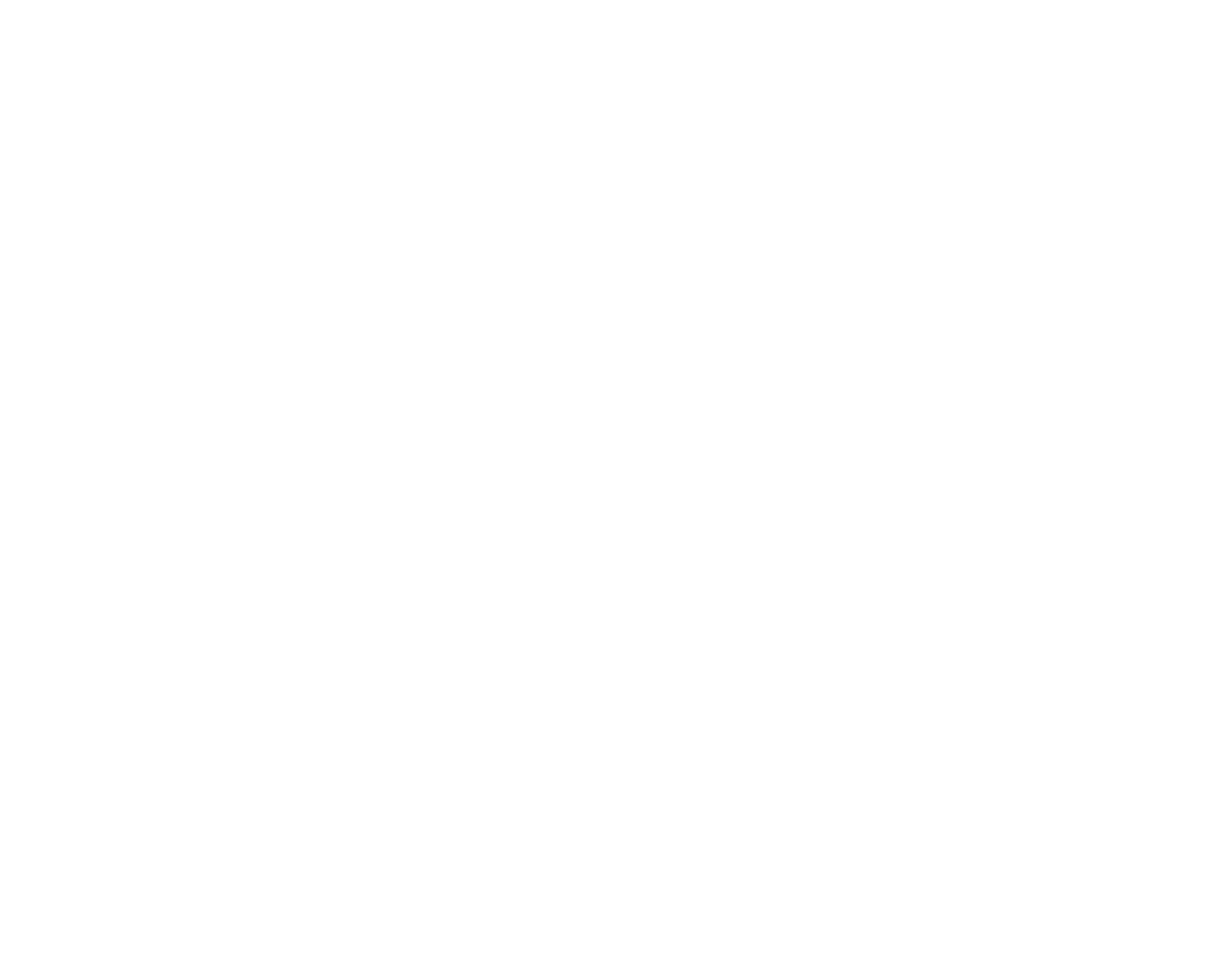| BG325 | FUND<br>SRV CTR         | 100<br>00 | GENERAL FUND<br>SRV CTRE FOR A, L, R ACCTS       |            |  | BUDGETING                       | SYSTEM |                      | 07:07 DEC 21 2011                                                                                               | PAGE                     |
|-------|-------------------------|-----------|--------------------------------------------------|------------|--|---------------------------------|--------|----------------------|-----------------------------------------------------------------------------------------------------------------|--------------------------|
|       | RSP CTR<br>CST CTR      | 00<br>00  | GENERAL GOV'T ADMIN<br>GENERAL GOVERNMENT ADMIN. |            |  | BUDGET TRANSFER COUNCIL LISTING |        |                      |                                                                                                                 |                          |
| ACCT  | DESCRIPTION             |           |                                                  | STMT LN TY |  | ORIGINAL<br>BUDGET              |        | CURRENT<br>REVISIONS | PRIOR<br>REVISIONS                                                                                              | REVISED<br><b>BUDGET</b> |
|       | 364 00 SALE OF PROPERTY |           |                                                  | REV 750 F  |  | 637,000                         |        | $635, 364 -$         |                                                                                                                 |                          |
|       |                         |           |                                                  |            |  |                                 |        |                      | TO ELIMINATE BUDGET FOR SALE OF PROPERTY PER CITY COUNCIL'S<br>INSTRUCTION TO NOT PURSUE SALE OF CITY PROPERTY. |                          |
|       |                         |           |                                                  |            |  |                                 |        |                      |                                                                                                                 | 1,636                    |
|       |                         |           |                                                  |            |  |                                 |        |                      |                                                                                                                 |                          |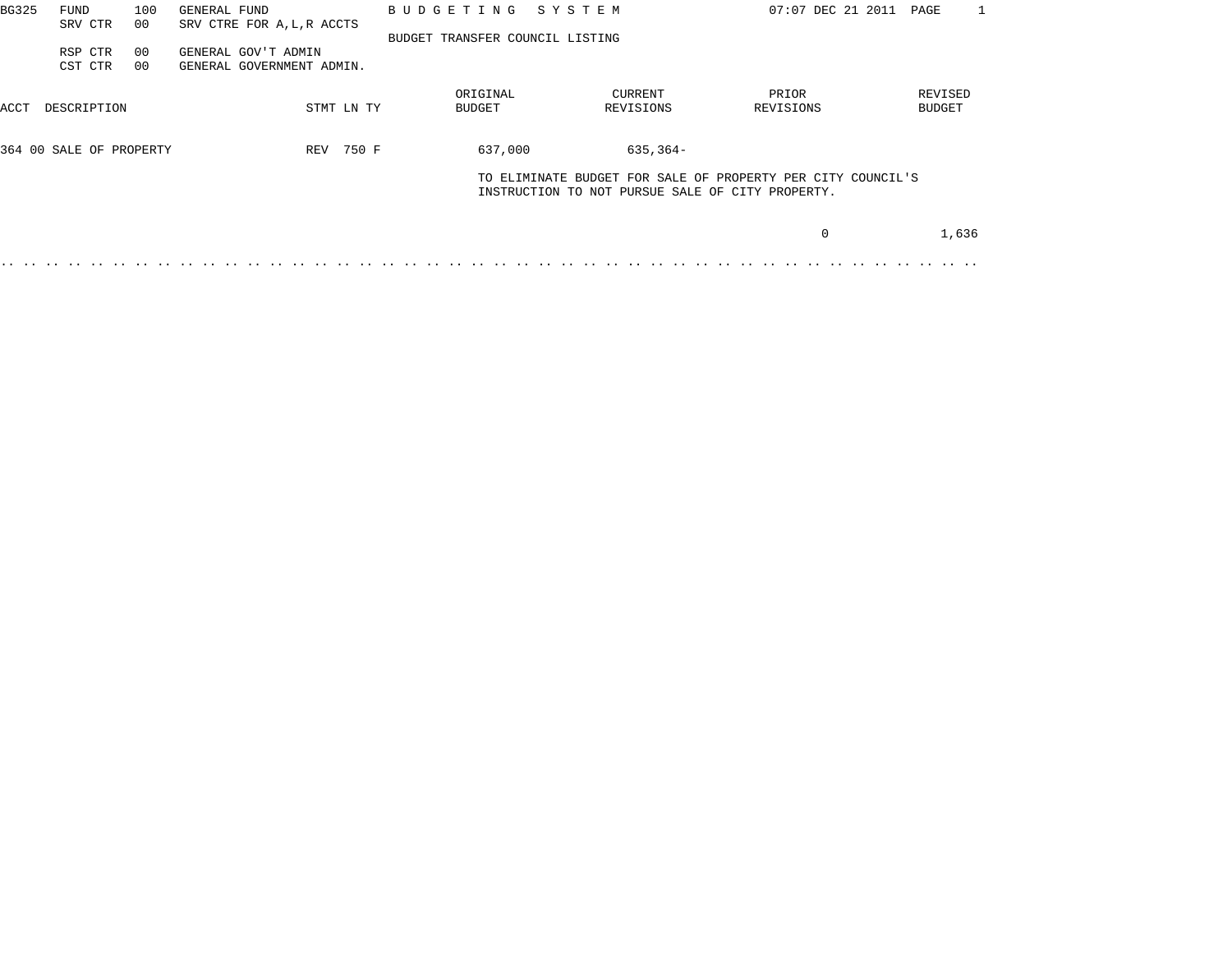| BG325 | FUND                  | 100 | GENERAL FUND     |            | BUDGETING SYSTEM                |                                          | 07:07 DEC 21 2011                                       | PAGE    | 2 |
|-------|-----------------------|-----|------------------|------------|---------------------------------|------------------------------------------|---------------------------------------------------------|---------|---|
|       | SRV CTR               | 57  | SUPPORT SERVICES |            |                                 |                                          |                                                         |         |   |
|       |                       |     |                  |            | BUDGET TRANSFER COUNCIL LISTING |                                          |                                                         |         |   |
|       | RSP CTR               | 30  | POLICE           |            |                                 |                                          |                                                         |         |   |
|       | CST CTR               | 30  | POLICE           |            |                                 |                                          |                                                         |         |   |
|       |                       |     |                  |            | ORIGINAL                        | CURRENT                                  | PRIOR                                                   | REVISED |   |
| ACCT  | DESCRIPTION           |     |                  | STMT LN TY | BUDGET                          | REVISIONS                                | REVISIONS                                               | BUDGET  |   |
|       | 02102 OFFICE SUPPLIES |     |                  | EXP 202 F  | 18,549                          | $1,275-$                                 |                                                         |         |   |
|       |                       |     |                  |            |                                 | NEW POLICE LAPTOPS. NO IMPACT ON BUDGET. | TO TRANSFER FUNDS TO COVER COST OF DOCKING STATIONS FOR |         |   |
|       |                       |     |                  |            |                                 |                                          |                                                         |         |   |
|       |                       |     |                  |            |                                 |                                          | 0                                                       | 17,274  |   |
|       |                       |     |                  |            |                                 |                                          |                                                         |         |   |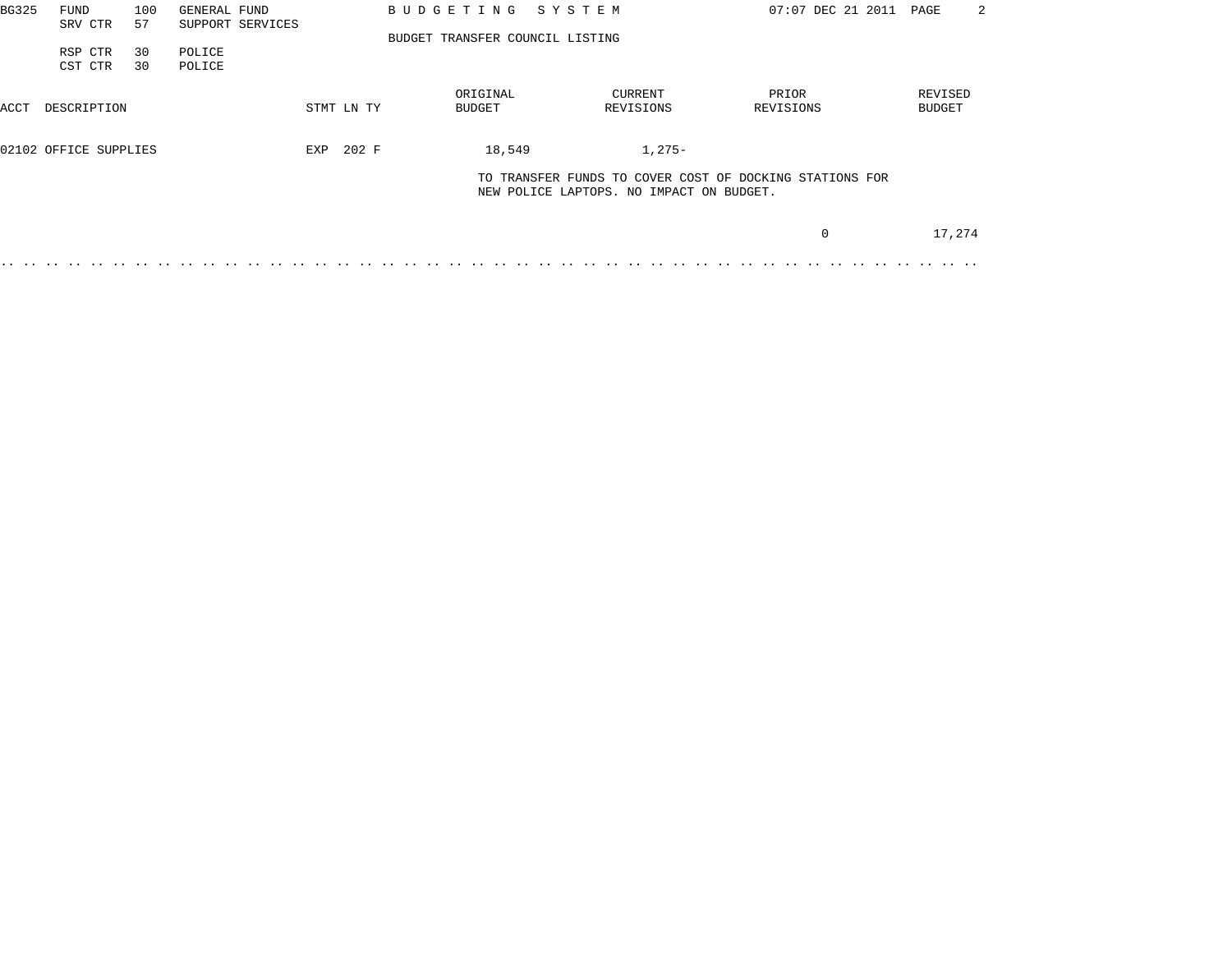| BG325 | FUND<br>SRV CTR                 | 100<br>69 | GENERAL FUND<br>STREET AND BRIDGE                   | M&C |            | BUDGETING SYSTEM                |                      |                                                                                                                | 07:07 DEC 21 2011<br>3<br>PAGE |
|-------|---------------------------------|-----------|-----------------------------------------------------|-----|------------|---------------------------------|----------------------|----------------------------------------------------------------------------------------------------------------|--------------------------------|
|       | RSP CTR<br>CST CTR              | 50<br>50  | PUBLIC SERVICES<br>PUBLIC SERVICES M&C              |     |            | BUDGET TRANSFER COUNCIL LISTING |                      |                                                                                                                |                                |
| ACCT  | DESCRIPTION                     |           |                                                     |     | STMT LN TY | ORIGINAL<br>BUDGET              | CURRENT<br>REVISIONS | PRIOR<br>REVISIONS                                                                                             | REVISED<br><b>BUDGET</b>       |
|       | 03137 DATA PROCESSING EOUIPMENT |           |                                                     |     | EXP 687 F  |                                 | 0                    | $380 -$                                                                                                        |                                |
|       |                                 |           | REFNO 69804 FIELD COMPUTERS FOR PUBLIC SERVICES DIV |     |            | ON BUDGET.                      |                      | TO TRANSFER FUNDS FROM STREETS BUDGET TO COVER ADDITIONAL<br>REPLACEMENT COSTS FOR LAPTOP AND DOCKING STATION. | NO IMPACT                      |
|       |                                 |           |                                                     |     |            |                                 |                      | 4,000                                                                                                          | 3,620                          |
|       |                                 |           |                                                     |     |            |                                 |                      |                                                                                                                |                                |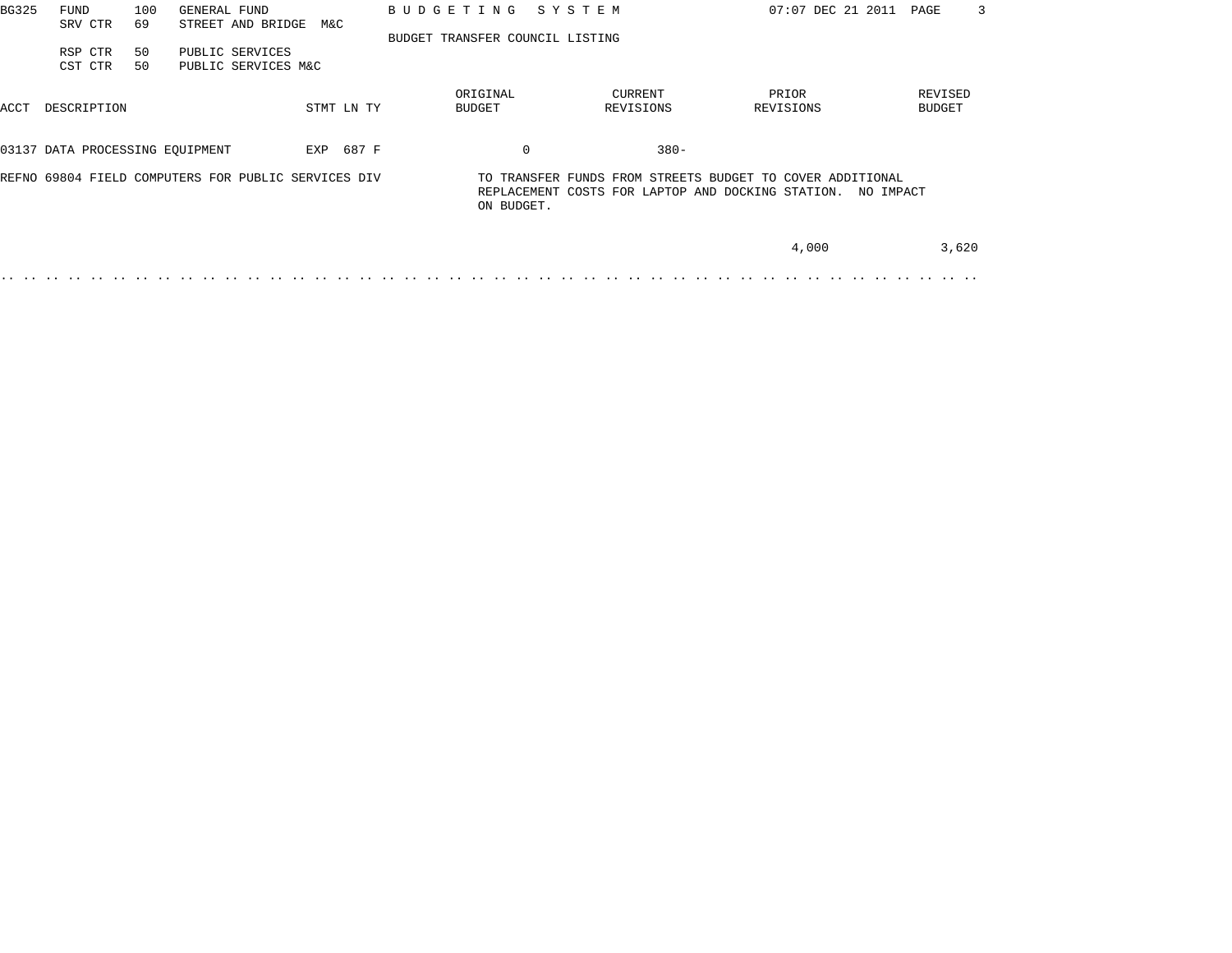TOTAL REVENUE FOR FUND

|                                                                                                                                                                                                                                                |      | ORIGINAL<br><b>BUDGET</b> | CURRENT<br>REVISIONS | PRIOR<br>REVISIONS                                                                                              | REVISED<br><b>BUDGET</b> |
|------------------------------------------------------------------------------------------------------------------------------------------------------------------------------------------------------------------------------------------------|------|---------------------------|----------------------|-----------------------------------------------------------------------------------------------------------------|--------------------------|
|                                                                                                                                                                                                                                                |      | 40,096,309                |                      |                                                                                                                 |                          |
| REVISIONS<br>BATCH                                                                                                                                                                                                                             | DATE |                           |                      |                                                                                                                 |                          |
|                                                                                                                                                                                                                                                |      |                           | $635, 364 -$         |                                                                                                                 |                          |
| 201117802 06/27/11<br>201121001 07/29/11<br>201124401 09/01/11<br>201127202 09/29/11<br>201130701 11/03/11<br>201127203 09/29/11<br>201132501 11/21/11<br>201115301 06/02/11<br>201122301 08/11/11<br>201118701 07/06/11<br>201120901 07/28/11 |      |                           |                      | 0<br>$\mathbf 0$<br>$\mathsf 0$<br>$\mathsf 0$<br>$\mathsf 0$<br>$\mathbf 0$<br>750<br>3,099<br>0<br>467<br>100 |                          |
| 201116601 06/15/11                                                                                                                                                                                                                             |      |                           |                      | 500                                                                                                             |                          |

CURRENT FUND TOTAL 39,465,861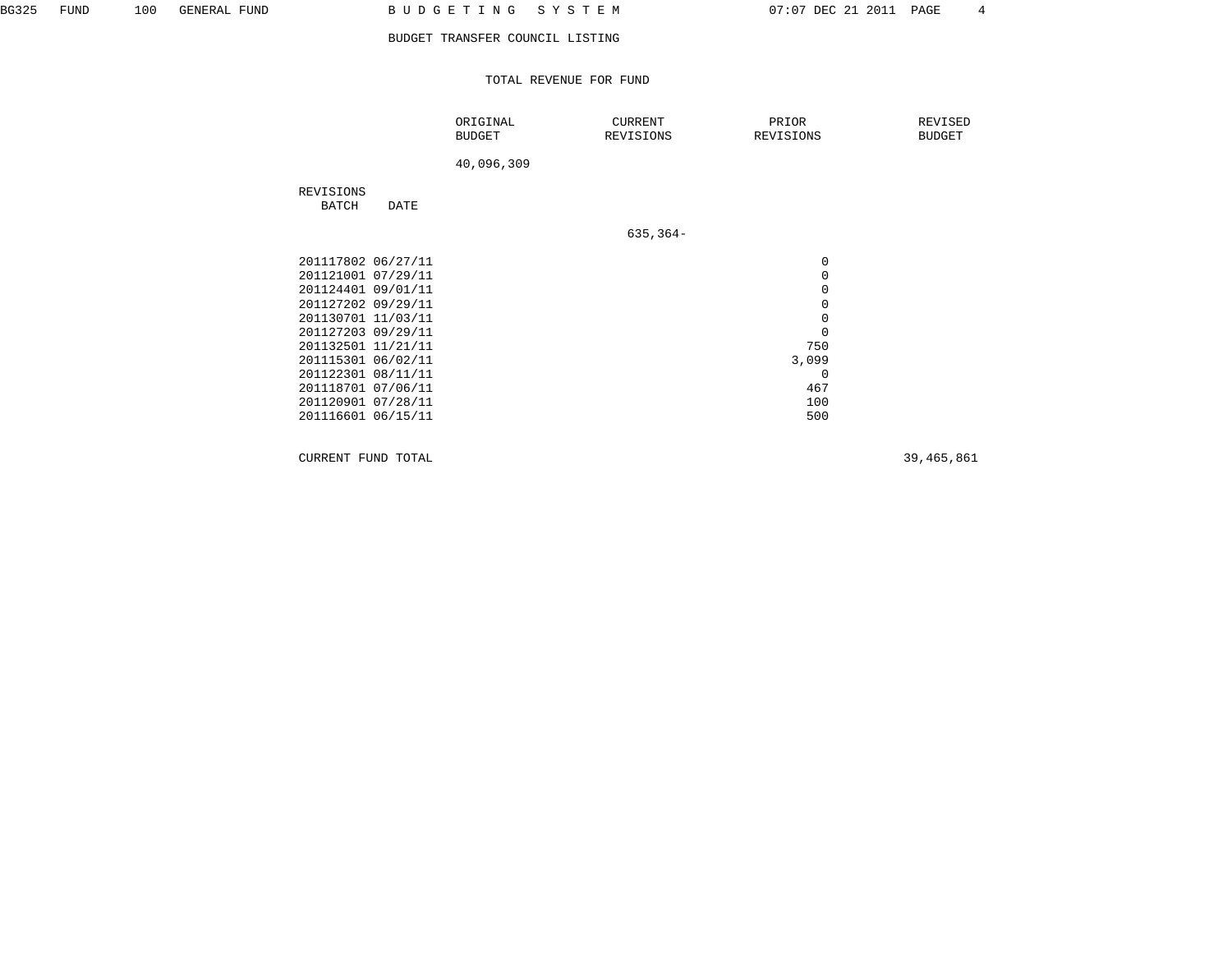TOTAL EXPENSES FOR FUND

|                    |                    | ORIGINAL<br><b>BUDGET</b> | <b>CURRENT</b><br>REVISIONS | PRIOR<br>REVISIONS  | REVISED<br><b>BUDGET</b> |
|--------------------|--------------------|---------------------------|-----------------------------|---------------------|--------------------------|
|                    |                    | 39, 717, 518              |                             |                     |                          |
| REVISIONS<br>BATCH | DATE               |                           |                             |                     |                          |
|                    |                    |                           | $1,655-$                    |                     |                          |
|                    | 201115702 06/06/11 |                           |                             | 161,608             |                          |
|                    |                    |                           |                             |                     |                          |
|                    | 201113801 05/18/11 |                           |                             | 185,606             |                          |
|                    | 201118201 07/01/11 |                           |                             | 2,582               |                          |
|                    | 201121701 08/05/11 |                           |                             | 358,062             |                          |
|                    | 201119403 07/13/11 |                           |                             | 69,509              |                          |
|                    | 201116102 06/10/11 |                           |                             | 16,553              |                          |
|                    | 201115201 06/01/11 |                           |                             | 279,277             |                          |
|                    | 201118001 06/29/11 |                           |                             | $\mathbf 0$         |                          |
|                    | 201115701 06/06/11 |                           |                             | 160,072             |                          |
|                    | 201129401 10/21/11 |                           |                             | $\mathbf 0$         |                          |
|                    | 201116601 06/15/11 |                           |                             | $2,004-$            |                          |
|                    | 201120901 07/28/11 |                           |                             | 9,169               |                          |
|                    | 201125101 09/08/11 |                           |                             | $5,000-$            |                          |
|                    | 201128501 10/12/11 |                           |                             | 27,000              |                          |
|                    | 201117101 06/20/11 |                           |                             | 3,282               |                          |
|                    | 201127901 10/06/11 |                           |                             | 188                 |                          |
|                    | 201131401 11/10/11 |                           |                             | $\mathsf 0$         |                          |
|                    | 201121001 07/29/11 |                           |                             | $\mathbb O$         |                          |
|                    | 201124401 09/01/11 |                           |                             | $\mathsf 0$         |                          |
|                    | 201127202 09/29/11 |                           |                             | $\mathsf{O}\xspace$ |                          |
|                    | 201130701 11/03/11 |                           |                             | $\mathsf 0$         |                          |
|                    | 201132501 11/21/11 |                           |                             | 750                 |                          |
|                    | 201115401 06/03/11 |                           |                             | 35,080              |                          |
|                    | 201122901 08/17/11 |                           |                             | 6,988               |                          |
|                    | 201114301 05/23/11 |                           |                             | 197,296             |                          |
|                    | 201118701 07/06/11 |                           |                             | 58,542              |                          |
|                    | 201131901 11/15/11 |                           |                             | $\mathbf 0$         |                          |
|                    | 201115301 06/02/11 |                           |                             | 3,099               |                          |
|                    | 201116101 06/10/11 |                           |                             | 177,250             |                          |
|                    | 201126201 09/19/11 |                           |                             | 2,105               |                          |
|                    | 201119401 07/13/11 |                           |                             | 10,000              |                          |
|                    | 201113101 05/11/11 |                           |                             | 686                 |                          |
|                    | 201124301 08/31/11 |                           |                             | 13,000              |                          |
|                    | 201131301 11/09/11 |                           |                             | $\Omega$            |                          |

CURRENT FUND TOTAL 41,544,457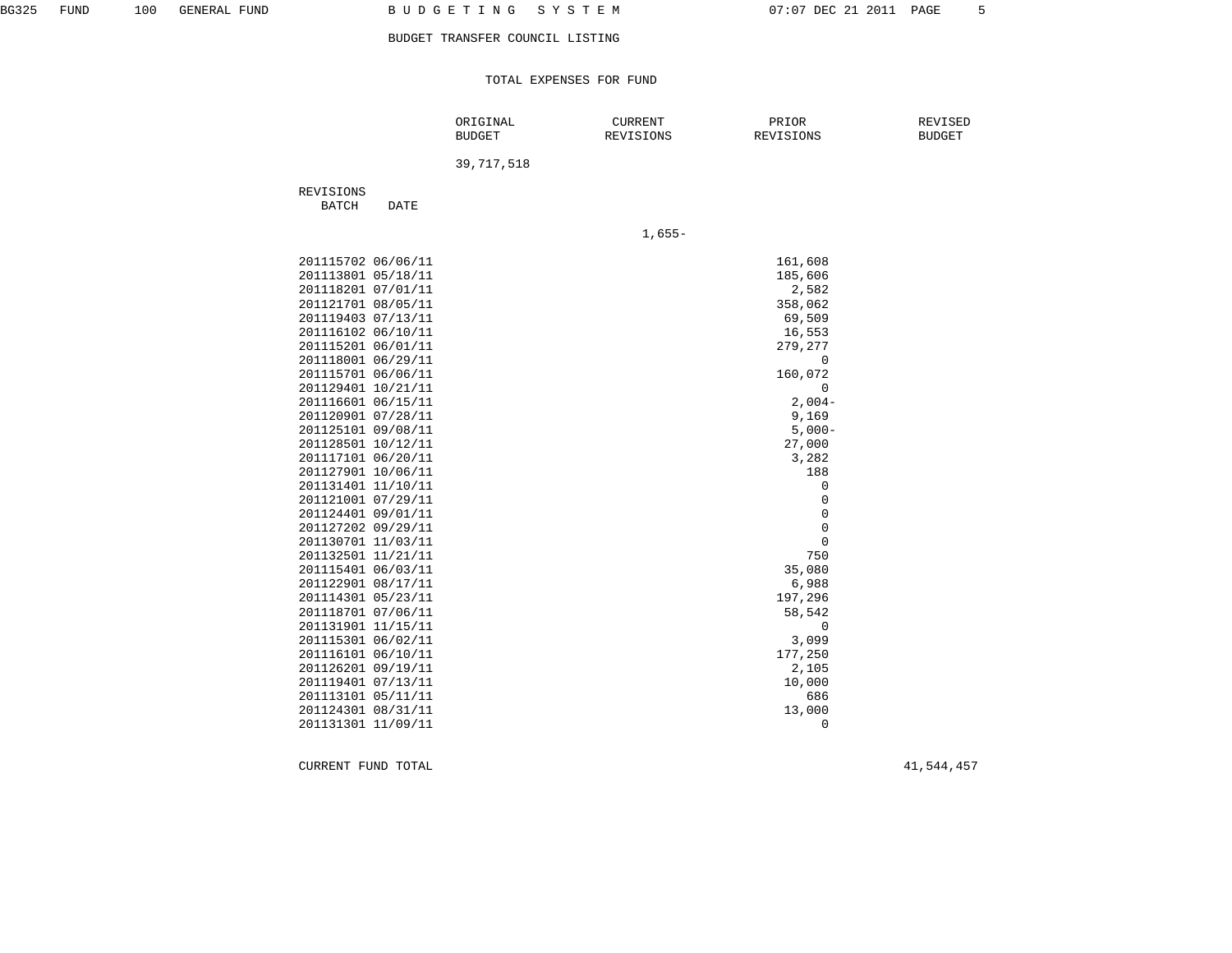| <b>BG325</b> | <b>FUND</b><br>SRV CTR | 210<br>83 | WATER OPERATIONS & MAINT<br>SUPPLY/PUMPING/STORAGE |            | <b>BUDGETING</b> |                           | SYSTEM                          |                      | 07:07 DEC 21 2011                                                                      | PAGE<br>6                |
|--------------|------------------------|-----------|----------------------------------------------------|------------|------------------|---------------------------|---------------------------------|----------------------|----------------------------------------------------------------------------------------|--------------------------|
|              |                        |           |                                                    |            |                  |                           | BUDGET TRANSFER COUNCIL LISTING |                      |                                                                                        |                          |
|              | RSP CTR<br>CST CTR     | 90<br>91  | WATER/WASTE<br>WATER ADMINISTRATION                |            |                  |                           |                                 |                      |                                                                                        |                          |
| ACCT         | DESCRIPTION            |           |                                                    | STMT LN TY |                  | ORIGINAL<br><b>BUDGET</b> |                                 | CURRENT<br>REVISIONS | PRIOR<br>REVISIONS                                                                     | REVISED<br><b>BUDGET</b> |
|              |                        |           |                                                    |            |                  |                           |                                 |                      |                                                                                        |                          |
|              |                        |           | 03125 ARCHITECTURAL AND PROFESSIONAL FEE EXP       | 675 F      |                  |                           | $\mathbf 0$                     | 72,500               |                                                                                        |                          |
| REFNO 08919  |                        |           |                                                    |            |                  |                           | REMOVAL PROJECT.                |                      | TO ADD TO BUDGET FOR CONTRACT AMENDMENT WITH EEI FOR RADIUM<br>APPROVED BY CC 11/7/11. |                          |
|              |                        |           |                                                    |            |                  |                           |                                 |                      | 73,608                                                                                 | 146,108                  |
|              |                        |           |                                                    |            |                  |                           |                                 |                      |                                                                                        |                          |
|              |                        |           |                                                    |            |                  |                           |                                 |                      | $\Omega$                                                                               | 146,108                  |
|              |                        |           |                                                    |            |                  |                           |                                 |                      |                                                                                        |                          |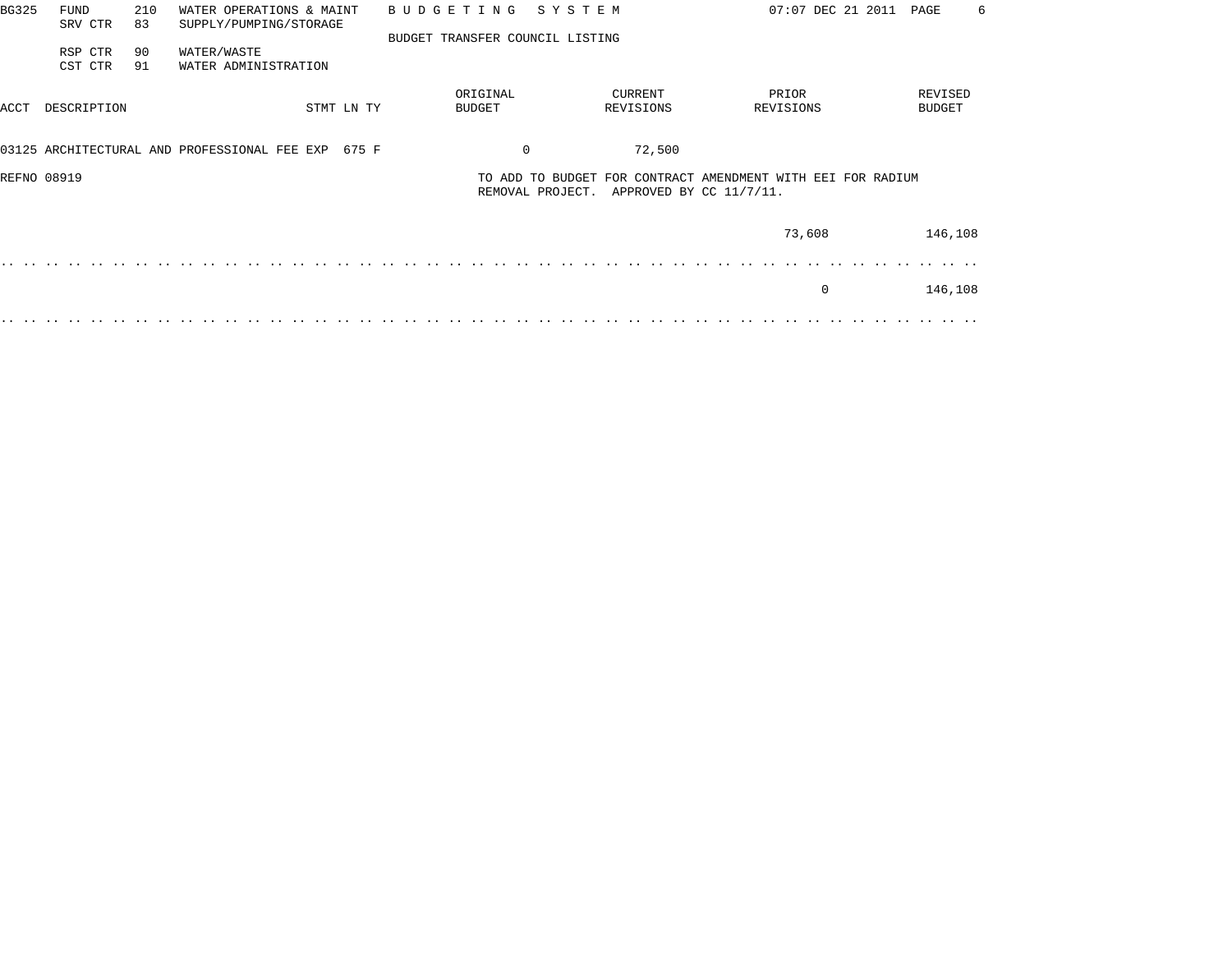TOTAL EXPENSES FOR FUND

|                                                                                                                                                                                                    |      | ORIGINAL<br><b>BUDGET</b> | <b>CURRENT</b><br>REVISIONS | PRIOR<br>REVISIONS                                                                       | REVISED<br><b>BUDGET</b> |
|----------------------------------------------------------------------------------------------------------------------------------------------------------------------------------------------------|------|---------------------------|-----------------------------|------------------------------------------------------------------------------------------|--------------------------|
|                                                                                                                                                                                                    |      | 7,818,269                 |                             |                                                                                          |                          |
| REVISIONS<br>BATCH                                                                                                                                                                                 | DATE |                           |                             |                                                                                          |                          |
|                                                                                                                                                                                                    |      |                           | 72,500                      |                                                                                          |                          |
| 201131502 11/11/11<br>201119403 07/13/11<br>201118701 07/06/11<br>201113801 05/18/11<br>201114502 05/25/11<br>201115201 06/01/11<br>201116101 06/10/11<br>201131401 11/10/11<br>201131503 11/11/11 |      |                           |                             | 48,000<br>45,992<br>6,996<br>1,838<br>$\Omega$<br>60,466<br>2,193,861<br>60<br>$48,000-$ |                          |

CURRENT FUND TOTAL 10,196,651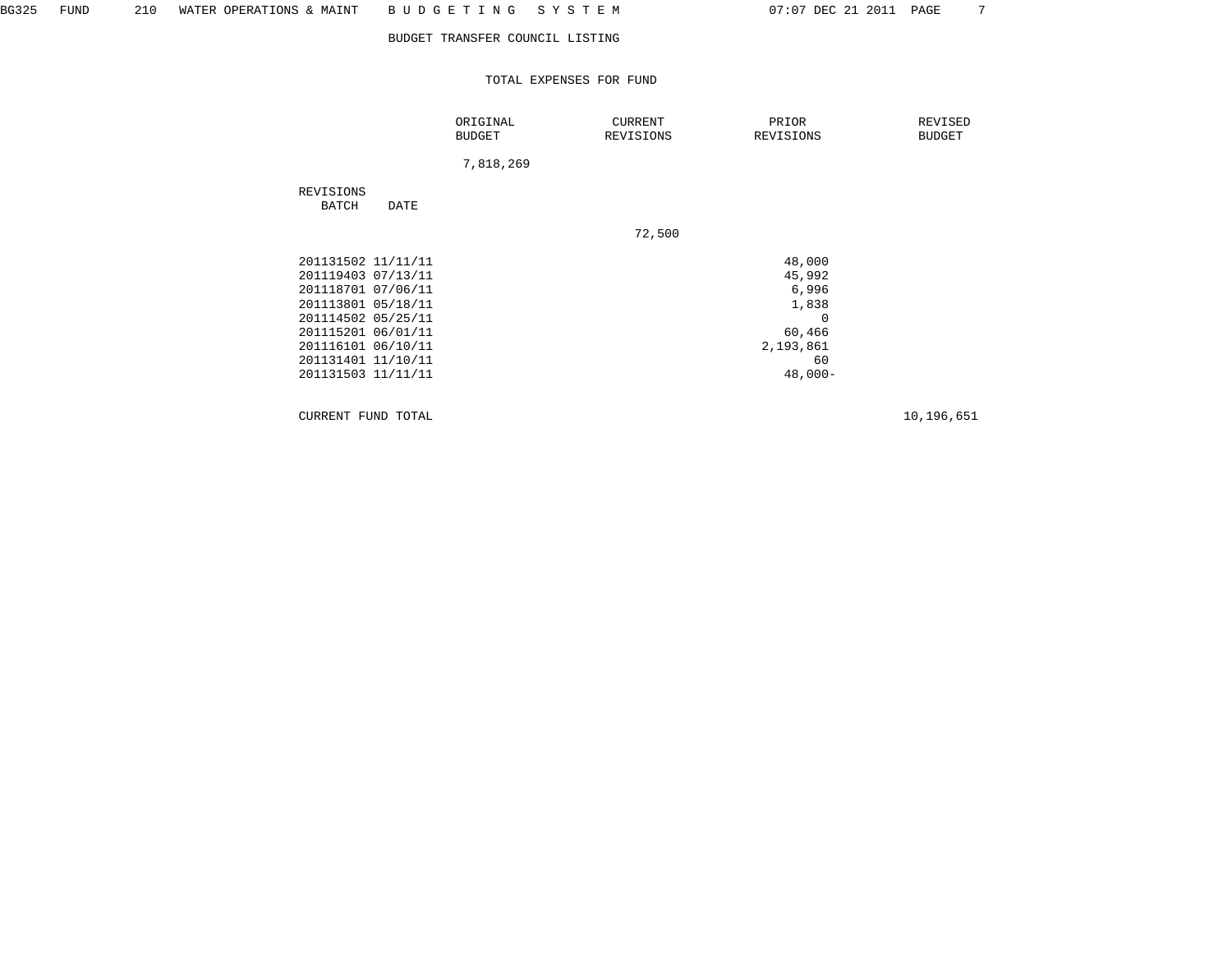| <b>BG325</b> | <b>FUND</b><br>SRV CTR          | 220<br>84 | WASTEWATER OPN'S & MAINT<br>LABORATORY           |            | <b>BUDGETING</b>                | SYSTEM                        |                                                       | 07:07 DEC 21 2011 PAGE                                                                                                     | 8                        |
|--------------|---------------------------------|-----------|--------------------------------------------------|------------|---------------------------------|-------------------------------|-------------------------------------------------------|----------------------------------------------------------------------------------------------------------------------------|--------------------------|
|              |                                 |           |                                                  |            | BUDGET TRANSFER COUNCIL LISTING |                               |                                                       |                                                                                                                            |                          |
|              | RSP CTR<br>CST CTR              | 90<br>96  | WATER/WASTE<br>WASTEWATER PLANT                  |            |                                 |                               |                                                       |                                                                                                                            |                          |
| ACCT         | DESCRIPTION                     |           |                                                  | STMT LN TY | ORIGINAL<br><b>BUDGET</b>       |                               | <b>CURRENT</b><br>REVISIONS                           | PRIOR<br>REVISIONS                                                                                                         | REVISED<br><b>BUDGET</b> |
|              |                                 |           | 02161 SMALL EQUIPMENT AND HARDWARE               | EXP 261 F  |                                 | $\Omega$                      | 10,000                                                |                                                                                                                            |                          |
|              |                                 |           |                                                  |            |                                 | CERTIFICATION.                |                                                       | TO ADD TO BUDGET FOR EMERGENCY REPLACEMENT OF LAB EQUIPMENT.<br>EQUIPMENT IS CRITICAL TO OPERATION OF LAB AND REQUIRED FOR |                          |
|              |                                 |           |                                                  |            |                                 |                               |                                                       | $\Omega$                                                                                                                   | 10,000                   |
|              |                                 |           |                                                  |            |                                 |                               |                                                       |                                                                                                                            |                          |
|              | 03137 DATA PROCESSING EQUIPMENT |           |                                                  | EXP 687 F  | 799                             |                               | 301                                                   |                                                                                                                            |                          |
|              |                                 |           | REFNO 84046 COMPUTER/PRINTER REPLACEMENT RESERVE |            |                                 | COMPUTER REPLACEMENT RESERVE. | TO ADD TO COMPUTER REPLACEMENT BUDGET. FUNDS ARE FROM |                                                                                                                            |                          |
|              |                                 |           |                                                  |            |                                 |                               |                                                       | $\mathbf 0$                                                                                                                | 1,100                    |
|              |                                 |           |                                                  |            |                                 |                               |                                                       |                                                                                                                            |                          |
|              |                                 |           |                                                  |            |                                 |                               |                                                       | 0                                                                                                                          | 1,100                    |
|              |                                 |           |                                                  |            |                                 |                               |                                                       |                                                                                                                            |                          |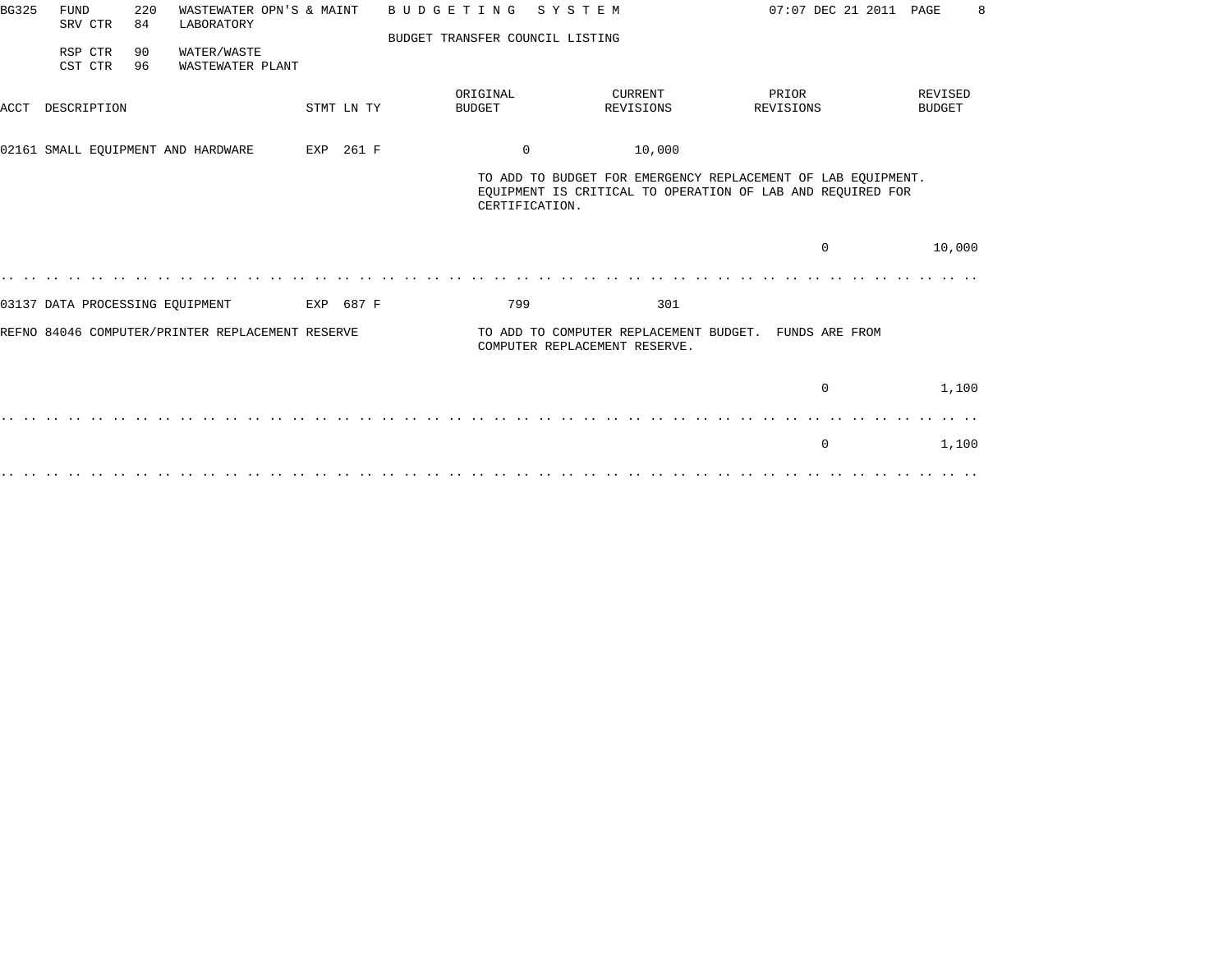TOTAL EXPENSES FOR FUND

|                                                                                                                                                                                                                          |      | ORIGINAL<br><b>BUDGET</b> | <b>CURRENT</b><br>REVISIONS | PRIOR<br>REVISIONS                                                                                  | REVISED<br><b>BUDGET</b> |
|--------------------------------------------------------------------------------------------------------------------------------------------------------------------------------------------------------------------------|------|---------------------------|-----------------------------|-----------------------------------------------------------------------------------------------------|--------------------------|
|                                                                                                                                                                                                                          |      | 10,023,388                |                             |                                                                                                     |                          |
| REVISIONS<br>BATCH                                                                                                                                                                                                       | DATE |                           |                             |                                                                                                     |                          |
|                                                                                                                                                                                                                          |      |                           | 10,301                      |                                                                                                     |                          |
| 201115701 06/06/11<br>201119401 07/13/11<br>201119403 07/13/11<br>201116101 06/10/11<br>201115201 06/01/11<br>201115702 06/06/11<br>201127201 09/29/11<br>201130501 11/01/11<br>201132101 11/17/11<br>201122901 08/17/11 |      |                           |                             | $\mathbf 0$<br>38,353<br>41,568<br>725,149<br>67,353<br>33,939<br>53,250<br>0<br>$\Omega$<br>25,000 |                          |

CURRENT FUND TOTAL 11,014,970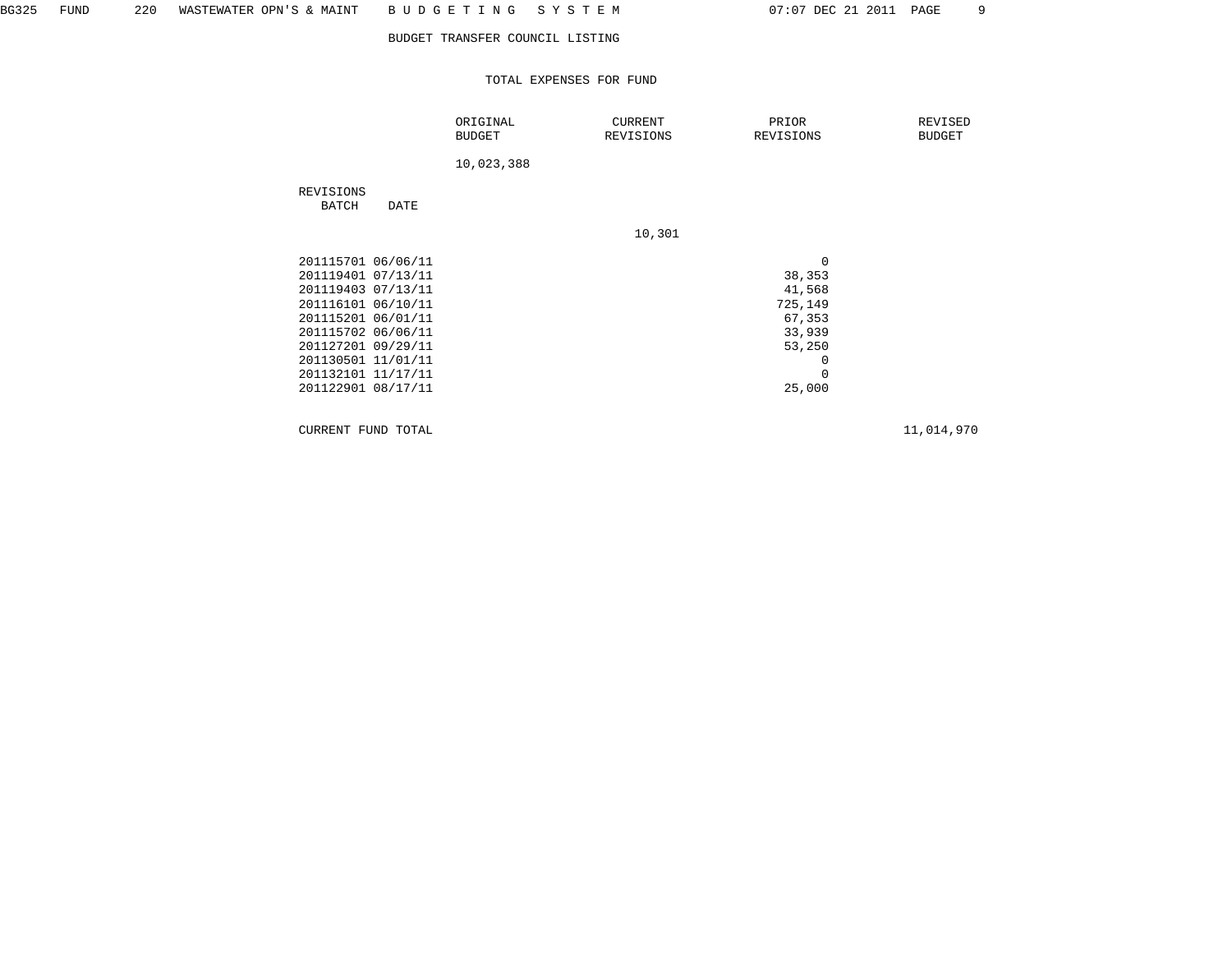| BG325 | <b>FUND</b><br>SRV CTR         | 513<br>51 | CAPITAL PROJECTS<br>CENTRAL SUPPORT SERVICES       |            |  | <b>BUDGETING</b>                | SYSTEM                                                                      |                                                       |                    | $07:07$ DEC 21 2011 | PAGE                     | 10       |
|-------|--------------------------------|-----------|----------------------------------------------------|------------|--|---------------------------------|-----------------------------------------------------------------------------|-------------------------------------------------------|--------------------|---------------------|--------------------------|----------|
|       | RSP CTR<br>CST CTR             | 10<br>14  | CENTRAL ADMINISTRATION<br>FINANCIAL ADMINISTRATION |            |  | BUDGET TRANSFER COUNCIL LISTING |                                                                             |                                                       |                    |                     |                          |          |
| ACCT  | DESCRIPTION                    |           |                                                    | STMT LN TY |  | ORIGINAL<br><b>BUDGET</b>       |                                                                             | CURRENT<br>REVISIONS                                  | PRIOR<br>REVISIONS |                     | REVISED<br><b>BUDGET</b> |          |
|       |                                |           | 03199 CAPITAL EXPENSE -NOT CLASSIFIED              | EXP 749 F  |  | 785,000                         |                                                                             | $785,000-$                                            |                    |                     |                          |          |
|       | REFNO 51374 ERP IMPLEMENTATION |           |                                                    |            |  |                                 | TO TRANSFER BUDGET FOR ERP TO PROJECT ERP2. NO IMPACT<br>ON OVERALL BUDGET. |                                                       |                    |                     |                          |          |
|       |                                |           |                                                    |            |  |                                 |                                                                             |                                                       | $\Omega$           |                     |                          | $\Omega$ |
|       |                                |           |                                                    |            |  |                                 |                                                                             |                                                       |                    |                     |                          |          |
|       |                                |           | 03199 CAPITAL EXPENSE -NOT CLASSIFIED              | EXP 749 F  |  |                                 | $\mathbf 0$                                                                 | 785,000                                               |                    |                     |                          |          |
|       | REFNO 51374 ERP IMPLEMENTATION |           | PROJ ERP2 Lawson Implementation Project            |            |  |                                 | ON OVERALL BUDGET.                                                          | TO TRANSFER BUDGET FOR ERP TO PROJECT ERP2. NO IMPACT |                    |                     |                          |          |
|       |                                |           |                                                    |            |  |                                 |                                                                             |                                                       | $\Omega$           |                     | 785,000                  |          |
|       |                                |           |                                                    |            |  |                                 |                                                                             |                                                       |                    |                     |                          |          |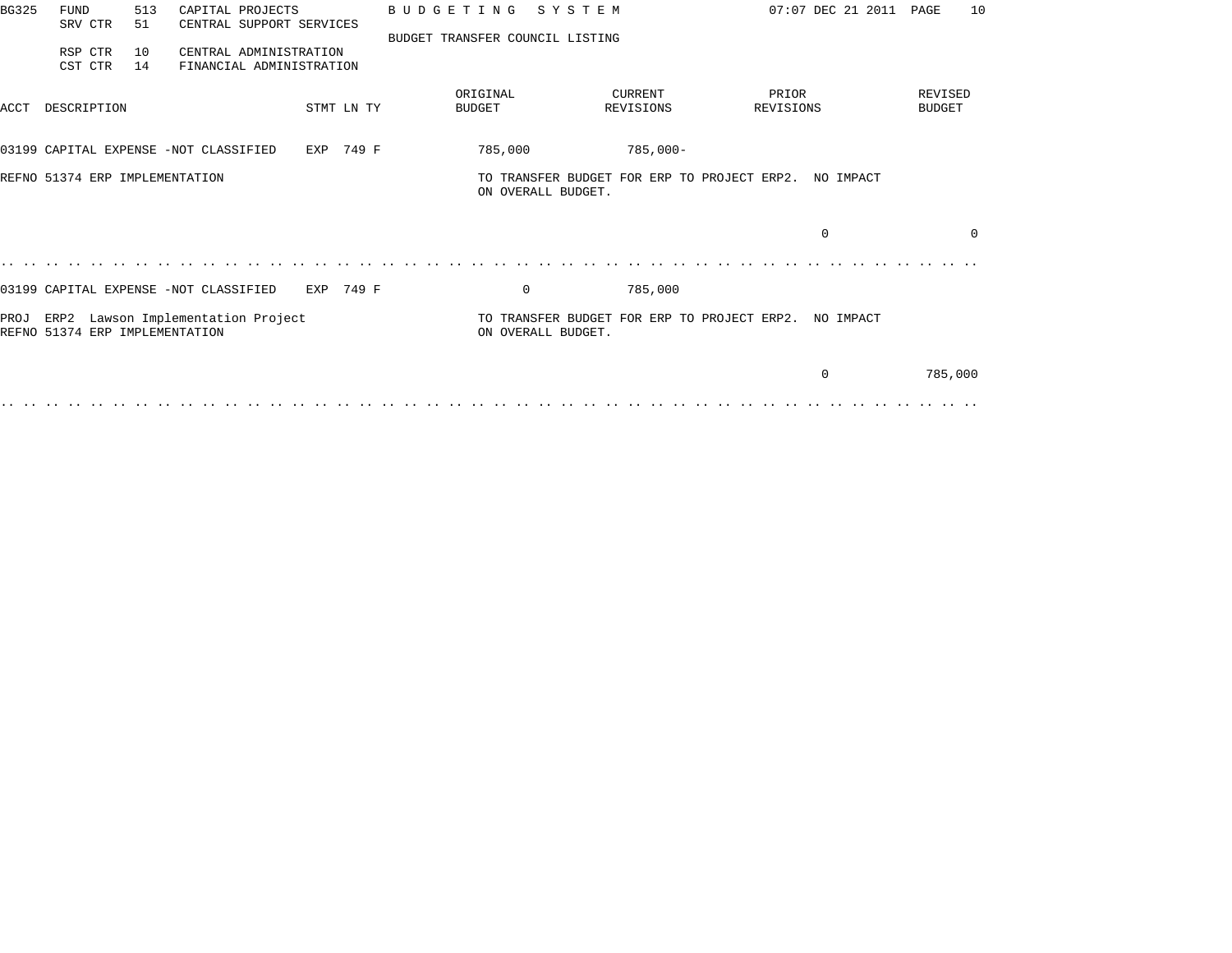## TOTAL EXPENSES FOR FUND

|                                                                                                                                  | ORIGINAL<br><b>BUDGET</b> | CURRENT<br>REVISIONS | PRIOR<br>REVISIONS                                               | REVISED<br>BUDGET |
|----------------------------------------------------------------------------------------------------------------------------------|---------------------------|----------------------|------------------------------------------------------------------|-------------------|
|                                                                                                                                  | 6,156,544                 |                      |                                                                  |                   |
| REVISIONS<br>BATCH<br>DATE                                                                                                       |                           |                      |                                                                  |                   |
|                                                                                                                                  |                           | 0                    |                                                                  |                   |
| 201115301 06/02/11<br>201130701 11/03/11<br>201129401 10/21/11<br>201118801 07/07/11<br>201118701 07/06/11<br>201118802 07/07/11 |                           |                      | 53,412<br>51,262<br>$\mathbf 0$<br>279,897<br>1,626<br>$38,000-$ |                   |
|                                                                                                                                  |                           |                      |                                                                  |                   |

CURRENT FUND TOTAL 6,504,741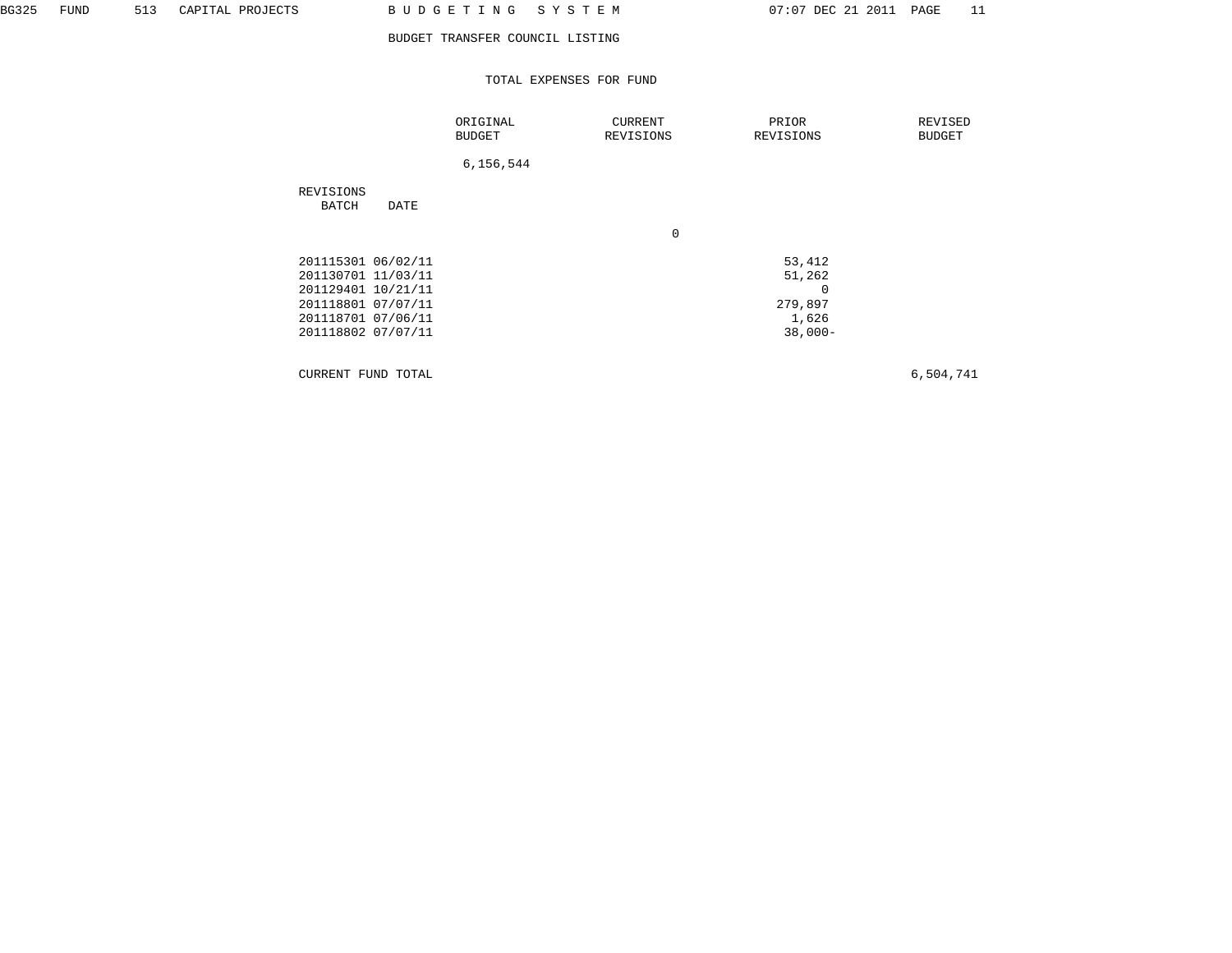| BG325 | <b>FUND</b><br>SRV CTR | 804<br>00 | COMMUNICATIONS<br>SRV CTRE FOR A, L, R ACCTS     |            | BUDGETING SYSTEM                |                                                                          | 07:07 DEC 21 2011 PAGE                                                                                                   | 12                |
|-------|------------------------|-----------|--------------------------------------------------|------------|---------------------------------|--------------------------------------------------------------------------|--------------------------------------------------------------------------------------------------------------------------|-------------------|
|       | RSP CTR<br>CST CTR     | 00<br>00  | GENERAL GOV'T ADMIN<br>GENERAL GOVERNMENT ADMIN. |            | BUDGET TRANSFER COUNCIL LISTING |                                                                          |                                                                                                                          |                   |
| ACCT  | DESCRIPTION            |           |                                                  | STMT LN TY | ORIGINAL<br><b>BUDGET</b>       | CURRENT<br>REVISIONS                                                     | PRIOR<br>REVISIONS                                                                                                       | REVISED<br>BUDGET |
|       |                        |           | 365 02 EQUIPMENT REPLACEMENT RESERVE             | REV 802 F  | 136,324                         | 1,275                                                                    |                                                                                                                          |                   |
|       |                        |           |                                                  |            |                                 | COST OF DOCKING STATIONS FOR NEW POLICE LAPTOPS. NO<br>IMPACT ON BUDGET. | TO TRANSFER FUNDS FROM POLICE BUDGET TO COVER ADDITIONAL                                                                 |                   |
|       |                        |           |                                                  |            |                                 | 380                                                                      |                                                                                                                          |                   |
|       |                        |           |                                                  |            | ON BUDGET.                      |                                                                          | TO TRANSFER FUNDS FROM STREETS BUDGET TO COVER ADDITIONAL<br>REPLACEMENT COSTS FOR LAPTOP AND DOCKING STATION. NO IMPACT |                   |
|       |                        |           |                                                  |            |                                 |                                                                          | 0                                                                                                                        | 137,979           |

.. .. .. .. .. .. .. .. .. .. .. .. .. .. .. .. .. .. .. .. .. .. .. .. .. .. .. .. .. .. .. .. .. .. .. .. .. .. .. .. .. .. .. ..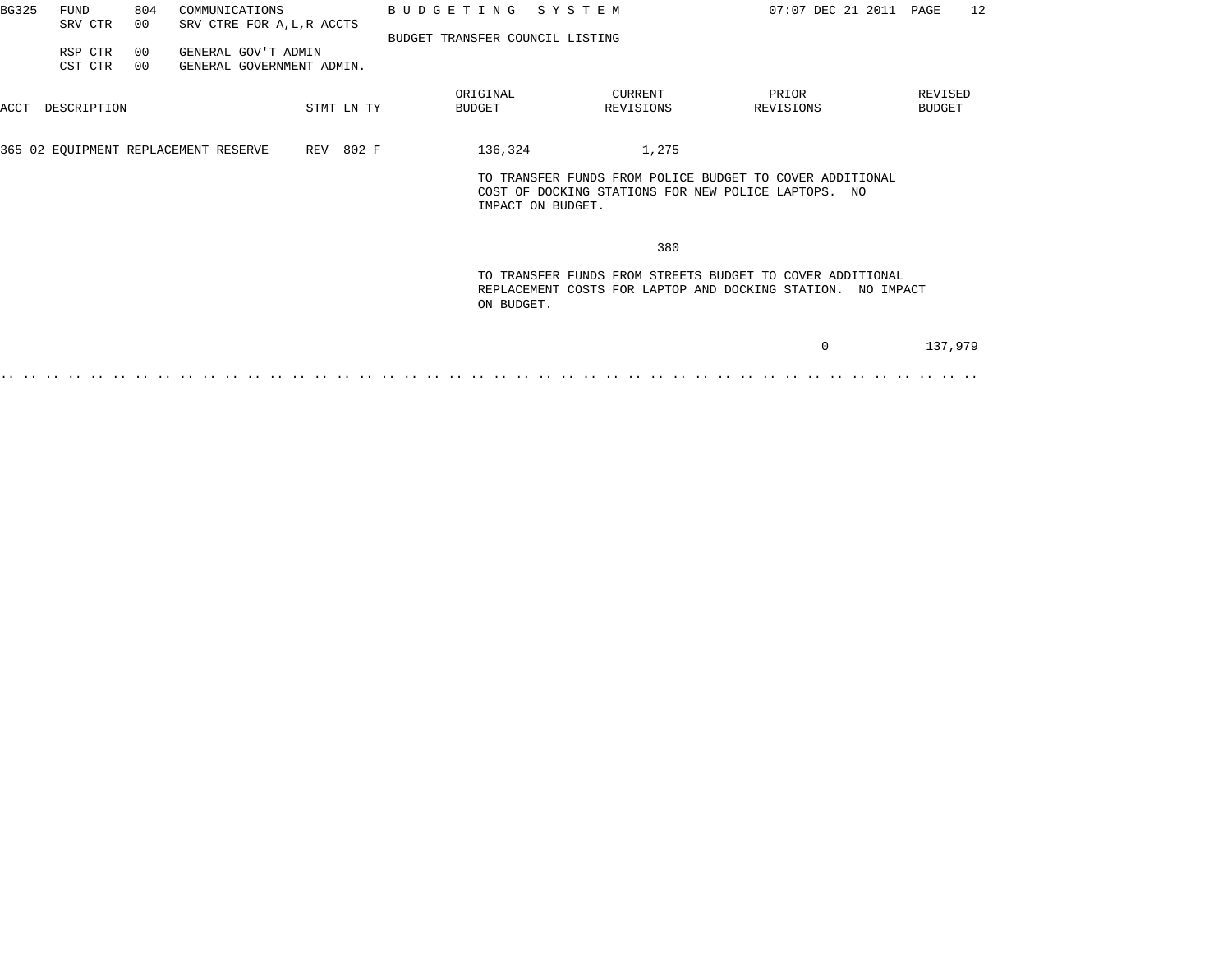| BG325                                      | <b>FUND</b><br>SRV CTR                     | 804<br>51 | COMMUNICATIONS<br>CENTRAL SUPPORT SERVICES    |            |            | BUDGETING SYSTEM                                                                                                         |                      | 07:07 DEC 21 2011 PAGE                                                                                          |                          | 13 |
|--------------------------------------------|--------------------------------------------|-----------|-----------------------------------------------|------------|------------|--------------------------------------------------------------------------------------------------------------------------|----------------------|-----------------------------------------------------------------------------------------------------------------|--------------------------|----|
|                                            | RSP CTR<br>CST CTR                         | 10<br>11  | CENTRAL ADMINISTRATION<br>INFORMATION SYSTEMS |            |            | BUDGET TRANSFER COUNCIL LISTING                                                                                          |                      |                                                                                                                 |                          |    |
| ACCT                                       | DESCRIPTION                                |           |                                               |            | STMT LN TY | ORIGINAL<br>BUDGET                                                                                                       | CURRENT<br>REVISIONS | PRIOR<br>REVISIONS                                                                                              | REVISED<br><b>BUDGET</b> |    |
|                                            | 03137 DATA PROCESSING EQUIPMENT            |           | EXP 687 F                                     |            |            | 112,807                                                                                                                  | 1,275                |                                                                                                                 |                          |    |
| REFNO R0001 COMPUTER REPLACEMENT PURCHASES |                                            |           |                                               |            |            |                                                                                                                          | IMPACT ON BUDGET.    | TO TRANSFER FUNDS FROM POLICE BUDGET TO COVER ADDITIONAL<br>COST OF DOCKING STATIONS FOR NEW POLICE LAPTOPS. NO |                          |    |
|                                            |                                            |           |                                               |            |            |                                                                                                                          | 380                  |                                                                                                                 |                          |    |
|                                            | REFNO R0001 COMPUTER REPLACEMENT PURCHASES |           |                                               | ON BUDGET. |            | TO TRANSFER FUNDS FROM STREETS BUDGET TO COVER ADDITIONAL<br>REPLACEMENT COSTS FOR LAPTOP AND DOCKING STATION. NO IMPACT |                      |                                                                                                                 |                          |    |
|                                            |                                            |           |                                               |            |            |                                                                                                                          |                      | $\Omega$                                                                                                        | 114,462                  |    |
|                                            |                                            |           |                                               |            |            |                                                                                                                          |                      |                                                                                                                 |                          |    |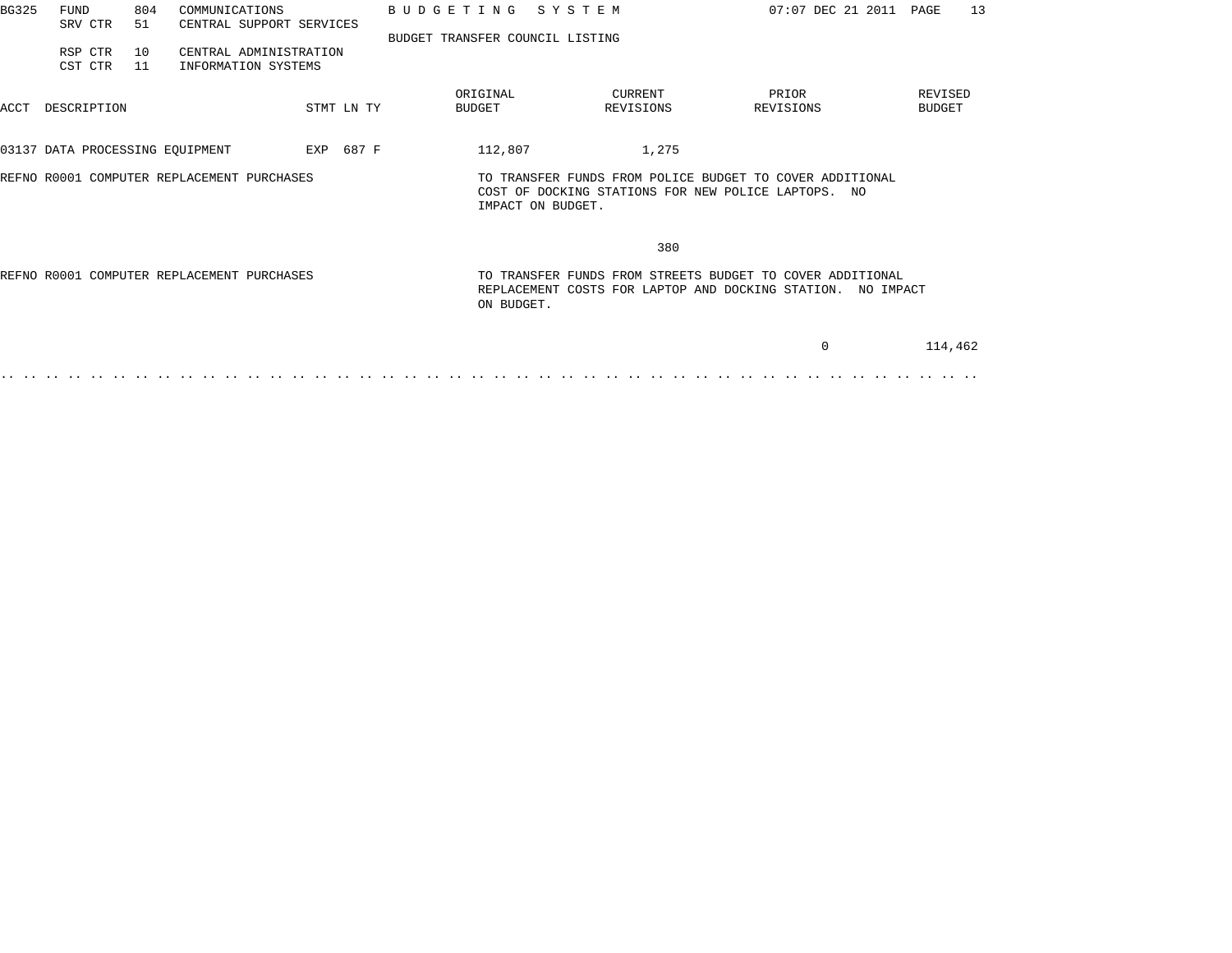## TOTAL REVENUE FOR FUND

 ORIGINAL CURRENT PRIOR REVISED BUDGET REVISIONS REVISIONS REVISIONS BUDGET

432,604

 REVISIONS BATCH DATE

1,655

CURRENT FUND TOTAL 434,259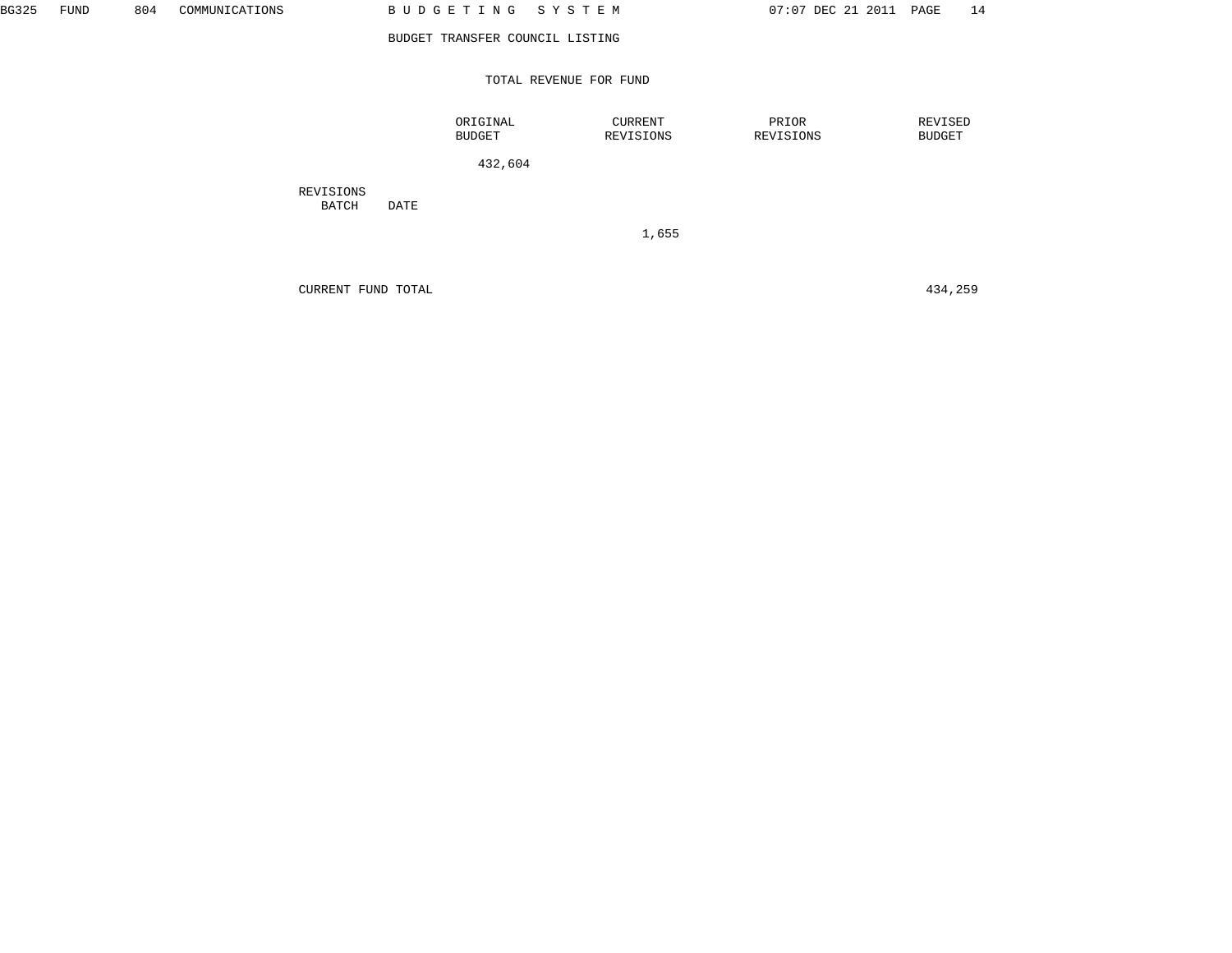## TOTAL EXPENSES FOR FUND

|                                                                                      |      | ORIGINAL<br><b>BUDGET</b> | CURRENT<br>REVISIONS | PRIOR<br>REVISIONS                     | REVISED<br><b>BUDGET</b> |
|--------------------------------------------------------------------------------------|------|---------------------------|----------------------|----------------------------------------|--------------------------|
|                                                                                      |      | 576,101                   |                      |                                        |                          |
| REVISIONS<br>BATCH                                                                   | DATE |                           |                      |                                        |                          |
|                                                                                      |      |                           | 1,655                |                                        |                          |
| 201122301 08/11/11<br>201125201 09/09/11<br>201127901 10/06/11<br>201116102 06/10/11 |      |                           |                      | 22,105<br>$\mathbf 0$<br>620<br>39,061 |                          |

CURRENT FUND TOTAL 639,542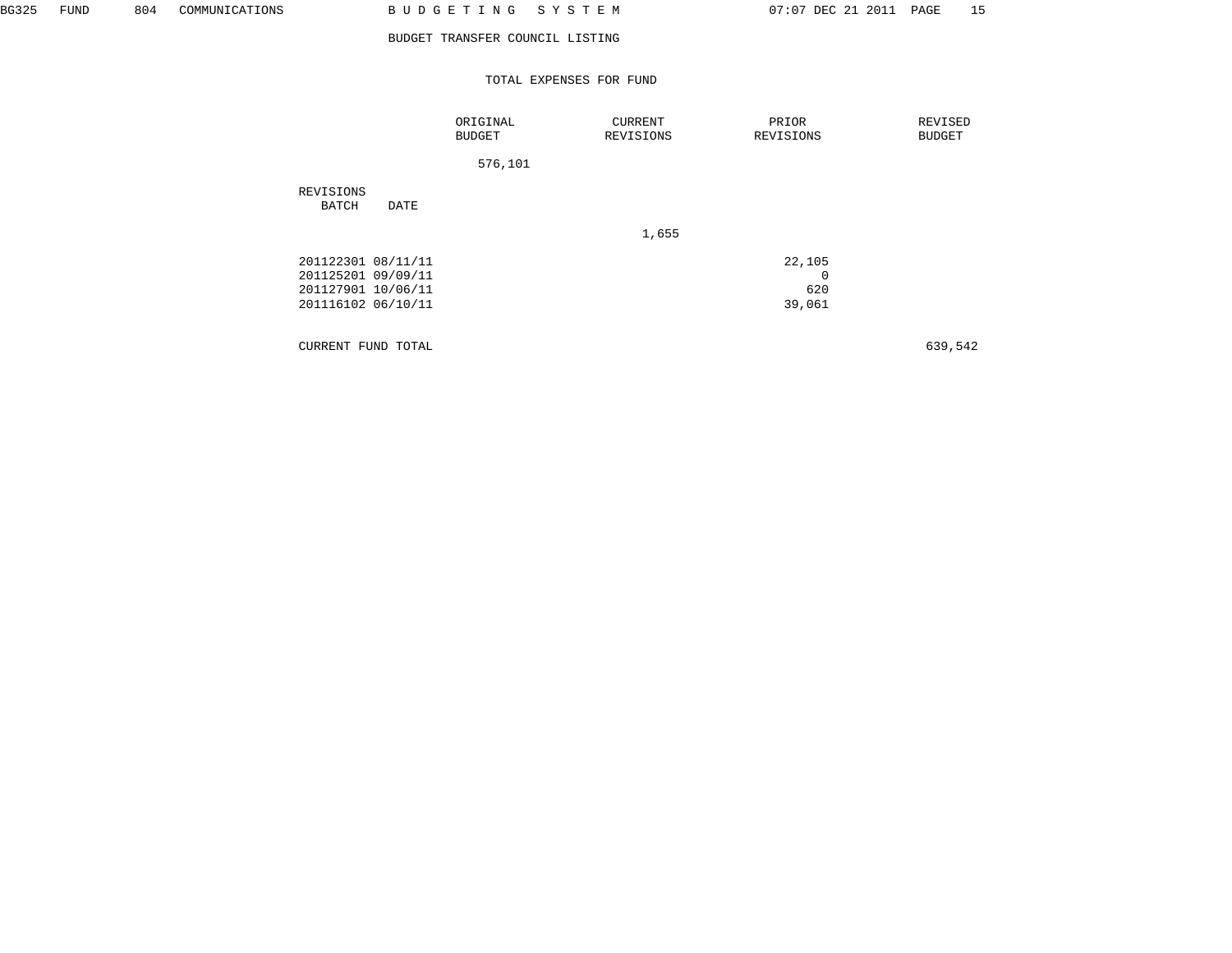GRAND TOTALS - REVENUE

| ORIGINAL      | <b>CURRENT</b> | PRIOR     | REVISED       |
|---------------|----------------|-----------|---------------|
| <b>BUDGET</b> | REVISIONS      | REVISIONS | <b>BUDGET</b> |
| 156,216,408   | 633,709-       | 9,438,052 |               |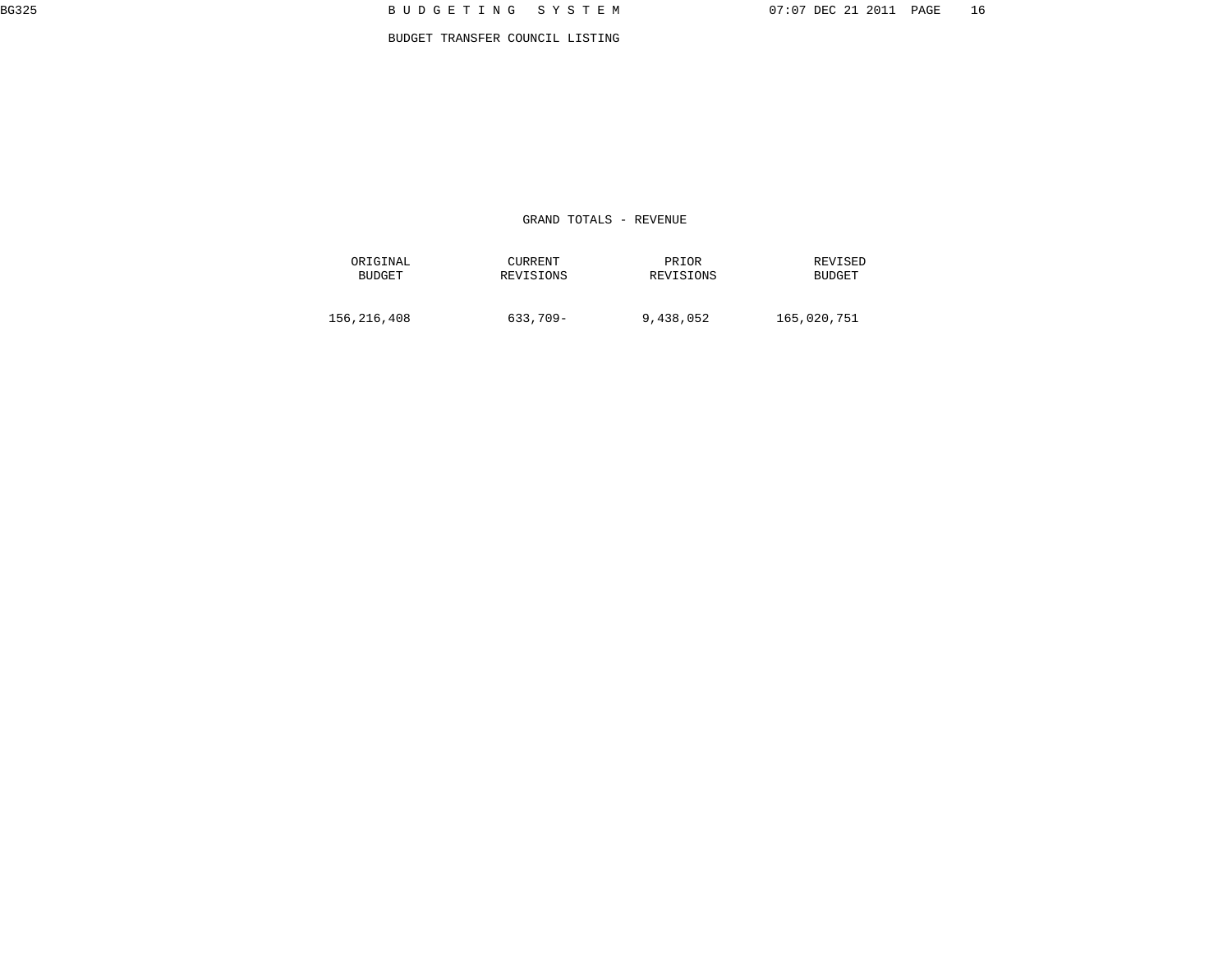GRAND TOTALS - EXPENSES

| ORIGINAL    | <b>CURRENT</b> | PRIOR      | REVISED       |
|-------------|----------------|------------|---------------|
| BUDGET      | REVISIONS      | REVISIONS  | <b>BUDGET</b> |
| 164,460,376 | 82,801         | 13,950,797 |               |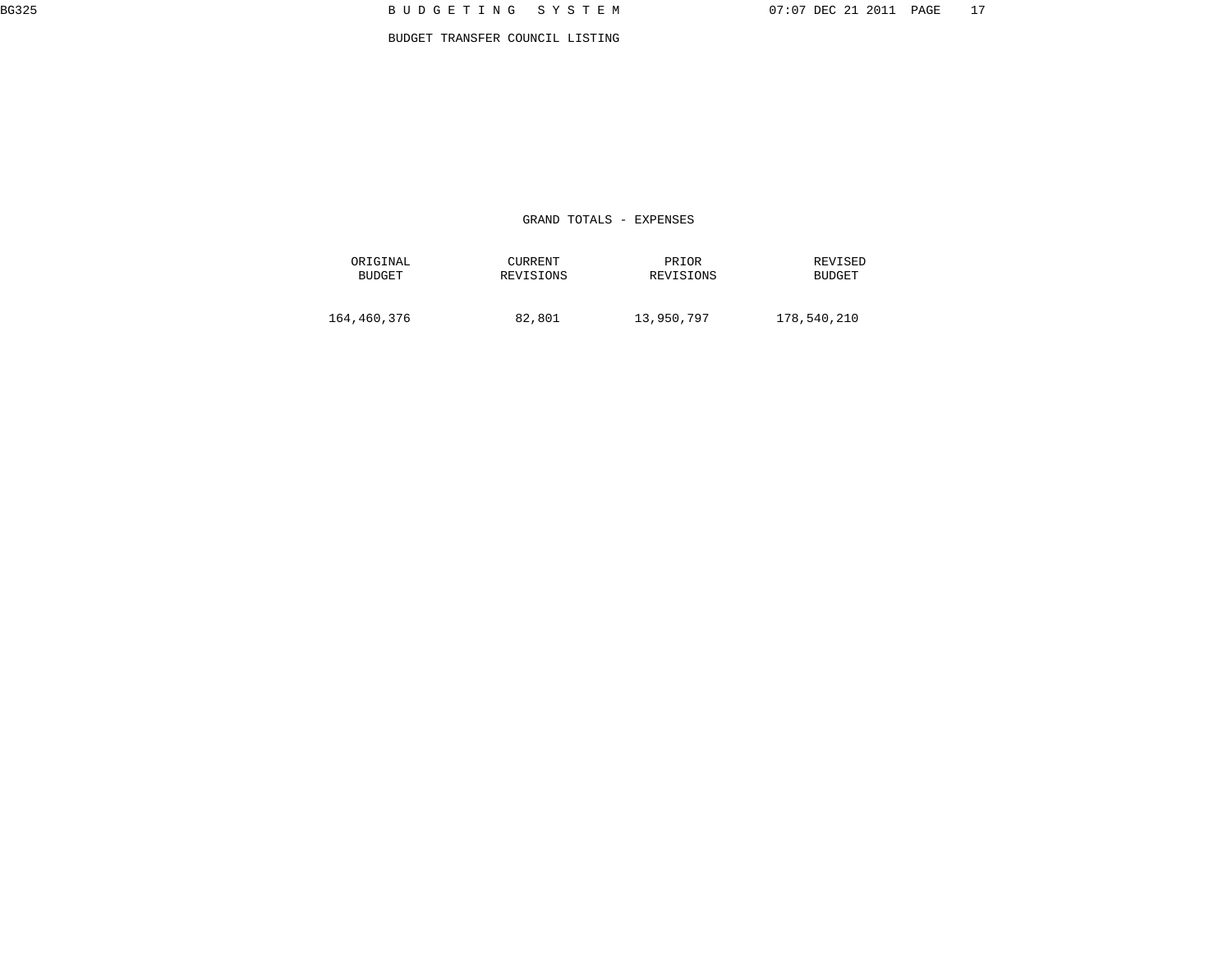THE REVISIONS SHOWN HEREWITH HAVE BEEN APPROVED BY THE CITY COUNCIL, EXCEPT AS NOTED BELOW.

 $\_$ 

 $\_$ 

EXCEPTIONS -